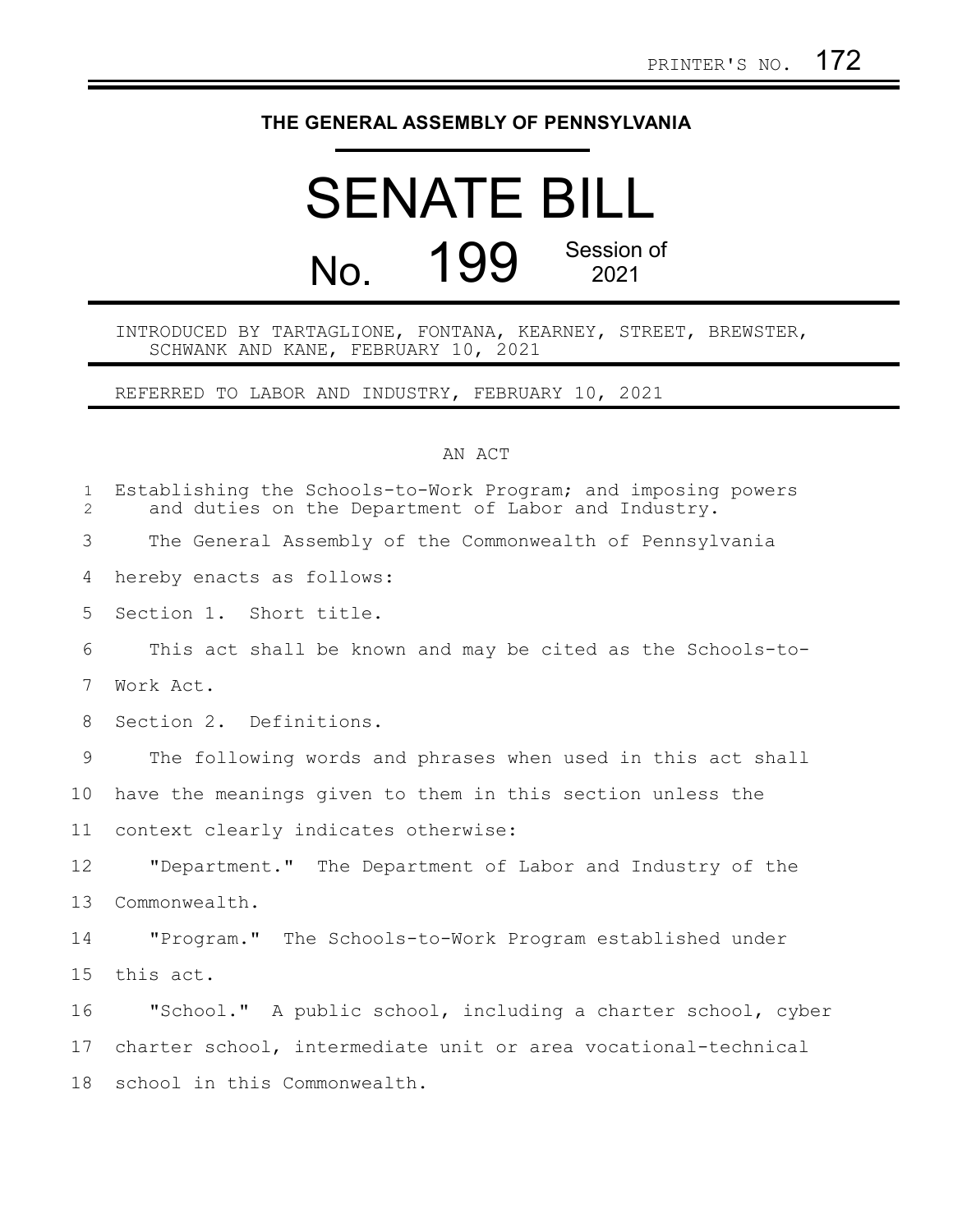"Sponsor." An entity that registers a preapprenticeship program with the department and receives a grant under this act. Section 3. Schools-to-Work Program. 1 2 3

(a) Establishment.--The department shall establish a Schools-to-Work Program to award grants on a competitive basis to entities that support the establishment or enhancement of workforce development partnerships between schools, employers, organizations or associations for the purpose of creating employment and training pathways. 4 5 6 7 8 9

(b) Grant proposals.--In order to apply for a grant under the program, an entity must submit a grant proposal to the department that includes all of the following: 10 11 12

13

(1) Partnership with at least one school.

(2) Demonstration that the entity is working with the department toward registering a preapprenticeship program. 14 15

(3) Learning opportunities for participating students, including classroom training, workplace visits, internships, apprenticeships, mentorships or employment opportunities. 16 17 18

(4) Identification of the qualifications and certifications necessary to fill current and anticipated regional labor market needs. 19 20 21

(5) Demonstration of successful completion of the program by students and attainment of industry-recognized qualifications and certifications or college credits. Any college credits earned should be transcripted and transferrable. 22 23 24 25 26

(6) Pathways for transition of students to a registered apprenticeship program, postsecondary education program or employment. 27 28 29

(7) Demonstration of existing qualified program 20210SB0199PN0172 - 2 -30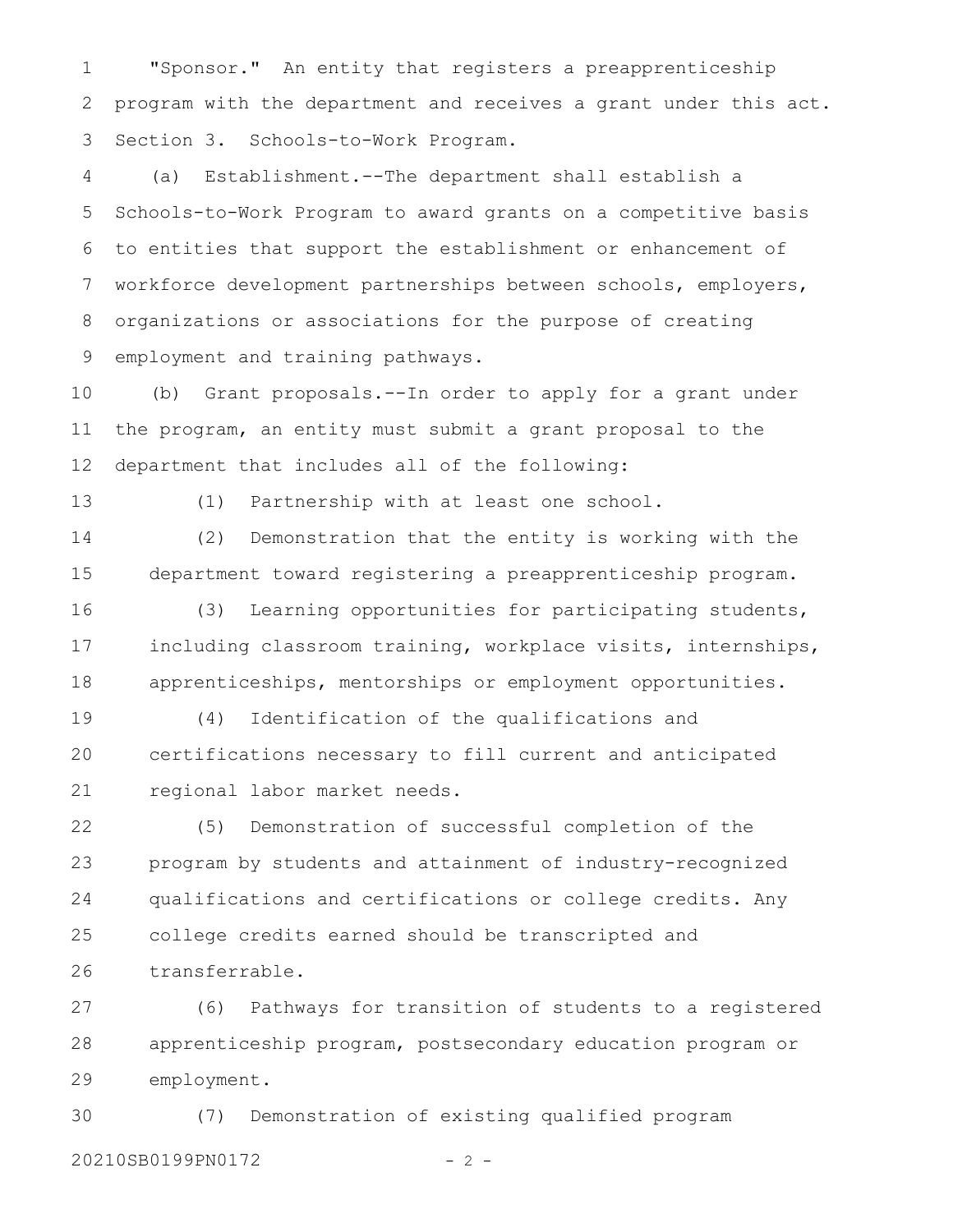personnel or identification of additional personnel needed, if any, to establish or increase program capacity in order to meet or contribute to meeting current and anticipated regional labor market needs. 1 2 3 4

5

(8) Description of program curricula.

(c) Priority of applications.--The department shall give priority in awarding grants to proposals that: 6 7

(1) Demonstrate a strong need to build new or existing program capacity in order to meet or contribute to meeting current and anticipated regional labor market needs. 8 9 10

(2) Incorporate students from grade nine through graduation. 11 12

(3) Prioritize program completion and transition to postsecondary training or education or employment. 13 14

(4) Involve a partnership between multiple school districts, employers, organizations or associations. 15 16

(5) Demonstrate sustainability by leveraging additional financial or personnel resources to be used for the program. (d) Grant distribution.--The department shall award grants under the program in consultation with the Department of Education. The department shall consider geographic diversity when selecting grant recipients. 17 18 19 20 21 22

(e) Limitation.--Grant funds may be used only for the purposes stated in the grant proposal. Any remaining grant funds not used for the program shall be returned to the department within a time period prescribed by the department. 23 24 25 26

Section 4. Reporting requirements. 27

(a) Reports to department.--A grant recipient shall be required to report to the department data related to the program, including all of the following: 28 29 30

20210SB0199PN0172 - 3 -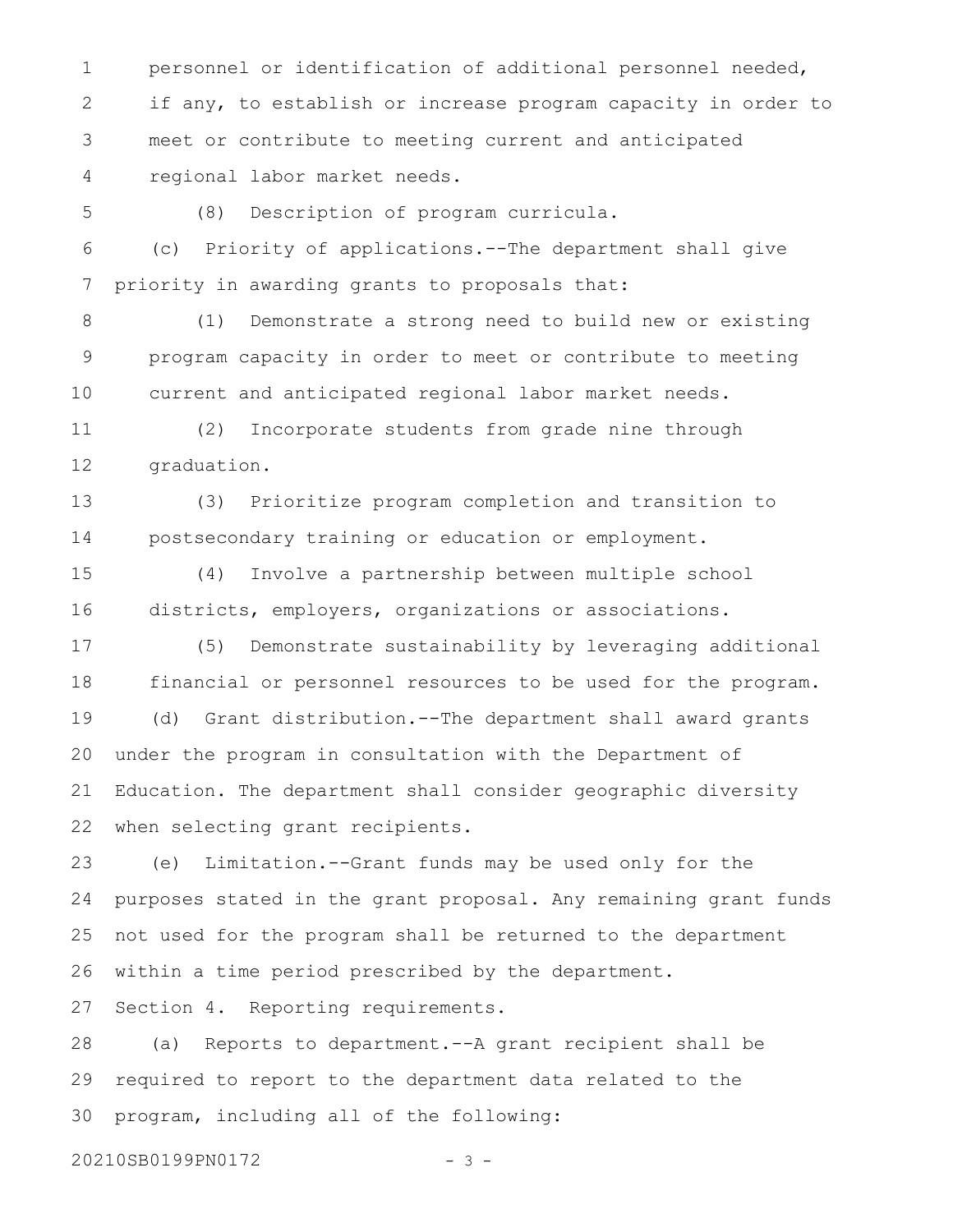(1) The numbers of students who entered the program, successfully completed the program and earned industryrecognized qualifications, certifications or college credits, including descriptions and totals of each credential. 1 2 3 4

(2) The number of students who transitioned to postsecondary training or education or employment. 5 6

(3) Other data deemed relevant or necessary by the department in consultation with the Department of Education. (b) Annual reporting.--The department shall provide a report to the General Assembly within two years of commencement of the program and annually thereafter for each year the program is in effect. 7 8 9 10 11 12

Section 5. Funding sources. 13

(a) General rule.--For the administration of the program, the department may utilize: 14 15

(1) funds appropriated to the department for the program; and 16 17

(2) funds appropriated or made available to the department, if the use of the funds is consistent with law. (b) Notice in Pennsylvania Bulletin.--Upon the initial appropriation of sufficient funds to carry out the provisions of this act or a determination by the department that sufficient funds are available to carry out the provisions of this act, the department shall transmit notice of the appropriation to the Legislative Reference Bureau for publication in the Pennsylvania Bulletin. 18 19 20 21 22 23 24 25 26

Section 6. Expiration. 27

This act shall expire June 30, 2026, or five years after the effective date of this section, whichever is later. Section 7. Effective date. 28 29 30

20210SB0199PN0172 - 4 -